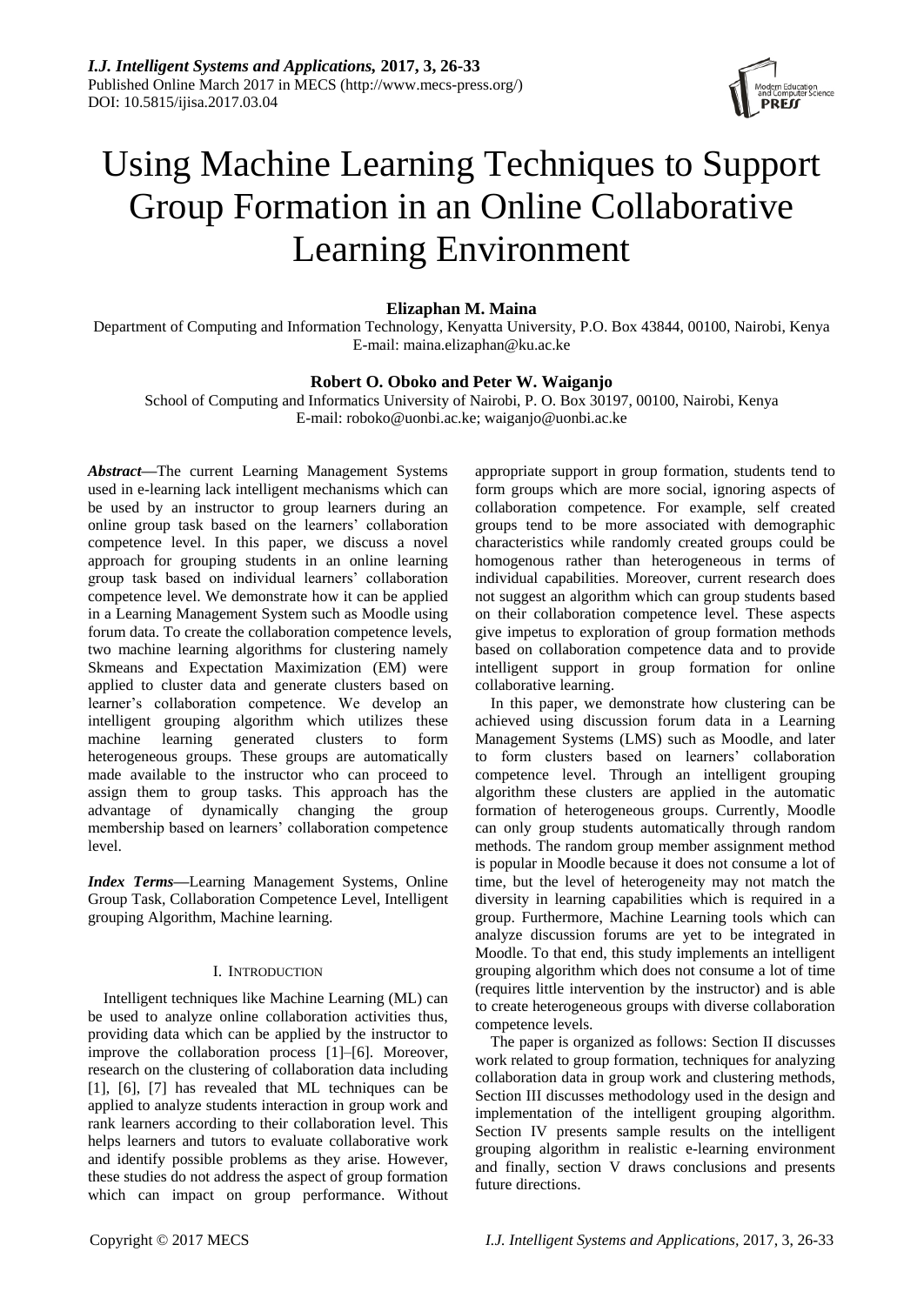### II. RELATED WORK

# *A. Group Formation*

Group formation is the process of identifying students and assigning them to a specific group so that they belong to one specific group when doing a group task [8]. The criteria for selecting members in a group do affect the members" commitment. Group members who choose fellow group members are more relationally satisfied with their group and more committed to work together than members who are randomly assigned to a group [9]. The random selection method is highly utilized by instructors due to the ease of implementation and 'fair' distribution, which gives a student equal chance to be a member of any group, hence both social and academic heterogeneity can somehow be achieved. However, it can also lead to lack of diversity in skills within the group [10]. Randomly selected group members have also been proven to utilize their time during group meeting more effectively and are more task oriented probably because, familiarity among members is less which makes the groups" social network less compared to self-selected groups [11]. Despite these advantages, random selection has proved to be less effective in improving group performance, it leads to inferior group dynamic ratings, and results in a higher degree of conflicts [11]. Hence, there is need to explore other techniques such as those doing intelligent grouping, which are more dynamic and are capable of considering collaboration competences among learners.

The use of intelligent systems to do group formation in online collaborative learning environments has also been reported in recent research [5], [6], [12]. Although computer based random selection methods have been preferred for large classes of learners, intelligent techniques are better because they do incorporate learner's characteristics such as learning style [12], learner"s profile and context [13] and contextual information [5] and they can dynamically change member allocation to groups. The ability to change the group member composition in real time enables the leveling up of learning results and improvements in the participants" social relationships. Some of the intelligent techniques have applied the use of Machine Learning techniques such as Instance-based Learning and Bayesian network which are capable of using contextual information to learn the user behavior and predict an appropriate group for the learner based on the contextual information [5], [12]. However, the application of learners' collaboration competences in group formation is yet to be explored adequately in online collaborative learning environments.

### *B. Analyzing Collaboration*

Collaboration can be characterized by three important elements: independence [14], interdependence [15] and synthesis of information [16] . The three elements work together for effective online collaborative learning. Independence can be analyzed by measuring the extent of influence of the instructor or other participants on individual participation and interaction. Individuals who post new ideas rather than just replies are more independent hence, more collaborative. Interdependence, on the other hand, requires active participation by each member. Participation can be measured by counting the number of messages and statements submitted by each individual and the group as responses to the other participants" posts. This allows both groups and individuals to be compared in terms of their level of participation. Synthesis can be measured in two ways. Firstly, by the interaction pattern of the discussion that occurs when a participant contributes a statement, and another participant synthesizes it by extending the idea and subsequent messages yields new ideas. This requires content analysis of the individual thread contributed in the discussion forum. Secondly, synthesis can be analyzed by examining the relationship between original comments and the final product. In this study, we apply the latter approach where the instructor compares an individual post with the final product and assigns a numerical value according to the relevance of the post to the final product, which we refer to as forum rating. This in turn can tell us the level of individual contribution in relation to the final product.

By analyzing discussion forum data in terms independence, interdependence and synthesis it is possible to assign learners into different collaboration competence levels. In the light of these arguments, in this study three attributes namely forum posts, forum replies and forum rating have been applied to define three collaboration competence levels. These are High, Medium and Low, characterized by different levels of interdependence, synthesis and independence [17]. Table 1 illustrates the characteristics associated with the three levels of collaboration.

Table 1. Characteristics Associated with Collaboration Competence Levels (CCL)

| CCL.   | Characteristics                                                                                                                                                                                                                                  |  |  |  |  |  |  |  |
|--------|--------------------------------------------------------------------------------------------------------------------------------------------------------------------------------------------------------------------------------------------------|--|--|--|--|--|--|--|
| High   | If a student logs-in often and participates and interacts<br>actively, his/her profile is clearly collaborative and the<br>learner can be ranked into a higher level of<br>collaboration competence.                                             |  |  |  |  |  |  |  |
| Medium | If a student logs-in often and participates and interacts<br>moderately, his/her profile is medium and the learner<br>can be ranked into a medium level of collaboration<br>competence.                                                          |  |  |  |  |  |  |  |
| Low    | If a student logs-in and participates rarely and there is<br>no indication of interdependence, synthesis and<br>independence, his profile is non-collaborative and the<br>learner can be ranked into a low level of collaboration<br>competence. |  |  |  |  |  |  |  |

#### *C. Clustering Algorithms*

Clustering is the process of finding out a group of objects which have similar characteristics and assigning them to a cluster/group such that objects in the same cluster are similar in some sense. Clustering is a method of unsupervised Machine Learning, and a common technique for statistical data analysis. The principle of clustering is maximizing the similarity within the object groups in the cluster and minimizing the differences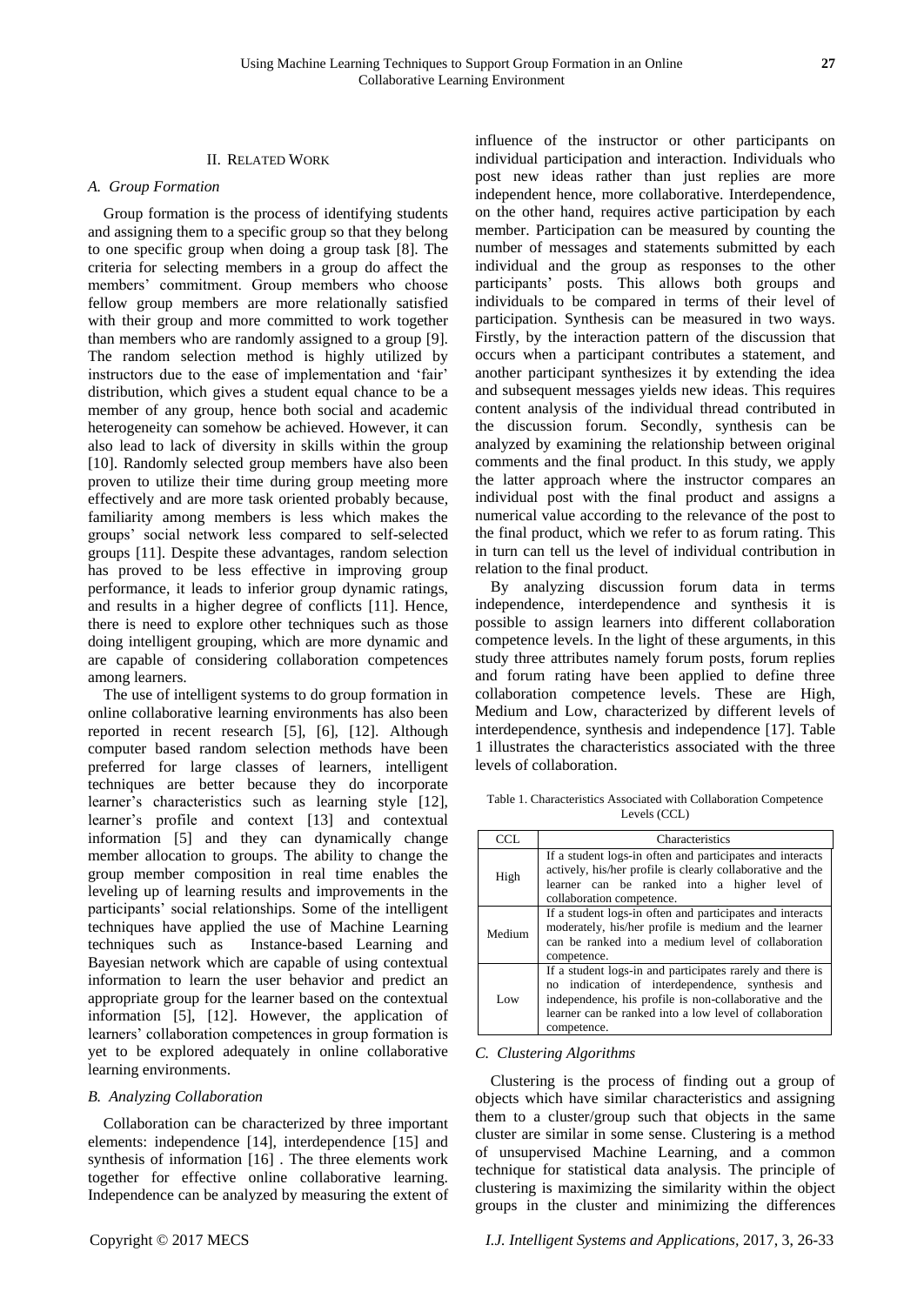between the object groups in that cluster [18]. Clustering methods can be classified into different types [19], including hierarchical (single-link, complete-link, etc.) and objective-function-based algorithms (*Skmeans*, *Expectation Maximization (EM)*, etc.). These clustering algorithms are available in Weka software which is open source software implemented in Java code and is platform independent. In the Weka workbench, the algorithms can be applied directly to a dataset or invoked through other software [20]. The Weka workbench also provides a graphical interface which allows easy visualization of data and also provides other explorers for managing data.

In e-learning, clustering can be used to group students according to their collaboration competence level in a collaborative learning environment [7], predict their academic performance [21] and group students in order to give them differentiated guidance according to their learning skills and other characteristics [22]. In this study, we demonstrate how *Skmeans* and Expec*tation Maximization (EM)* clustering algorithms can be used to cluster students based on their collaboration competence level. Through intelligent grouping, the resulting clusters are utilized to form heterogeneous groups with diverse collaboration competence levels.

# III. METHODOLOGY

In this section, we introduce a multi-methodological approach that was used in developing this intelligent grouping algorithm. This system development methodology consists of four research strategies: theory building, experimentation, observation and system development as illustrated in Fig. 1. In this methodology, system development is viewed as the hub of research that interacts with other research methodologies to form an integrated and dynamic research process [23]. In case of complex research areas such as intelligent systems, multimethodological approach becomes an effective strategy for gaining a complete understanding of the system [23]. For the purpose of this paper we only discuss the system development stage in terms of:

- A. System architecture
- B. Cluster implementation
- C. Intelligent grouping algorithm

Moodle has been utilized in this study as a LMS since it is open source software, which makes it possible to customize the source code and it is also widely used in institutions of higher learning.

# *A. System Architecture*

In this section, we demonstrate a system architecture that integrates Machine Learning (ML) algorithms into LMSs such as Moodle. . In this architecture the learner is required to interact with the LMS through discussion forums. Data generated during a discussion forum is stored in the Moodle database. In order to use ML to support discussion forums in Moodle, first the system architecture for Moodle is linked to a ML environment. The ML environment contains the clustering algorithms which are applied to the preprocessed Moodle forum data obtained from Moodle Database (DB) to create clusters which are equivalent to the number of collaboration competence levels defined by the instructor. The data for the resulting clusters is post-processed and stored back to Moodle DB. This cluster data is applied by the intelligent grouping algorithm to create groups for collaborative work. Fig. 2 illustrates this system architecture



Fig.1. Multi-methodological approach to system development



Fig.2. System Architecture for ML support to group work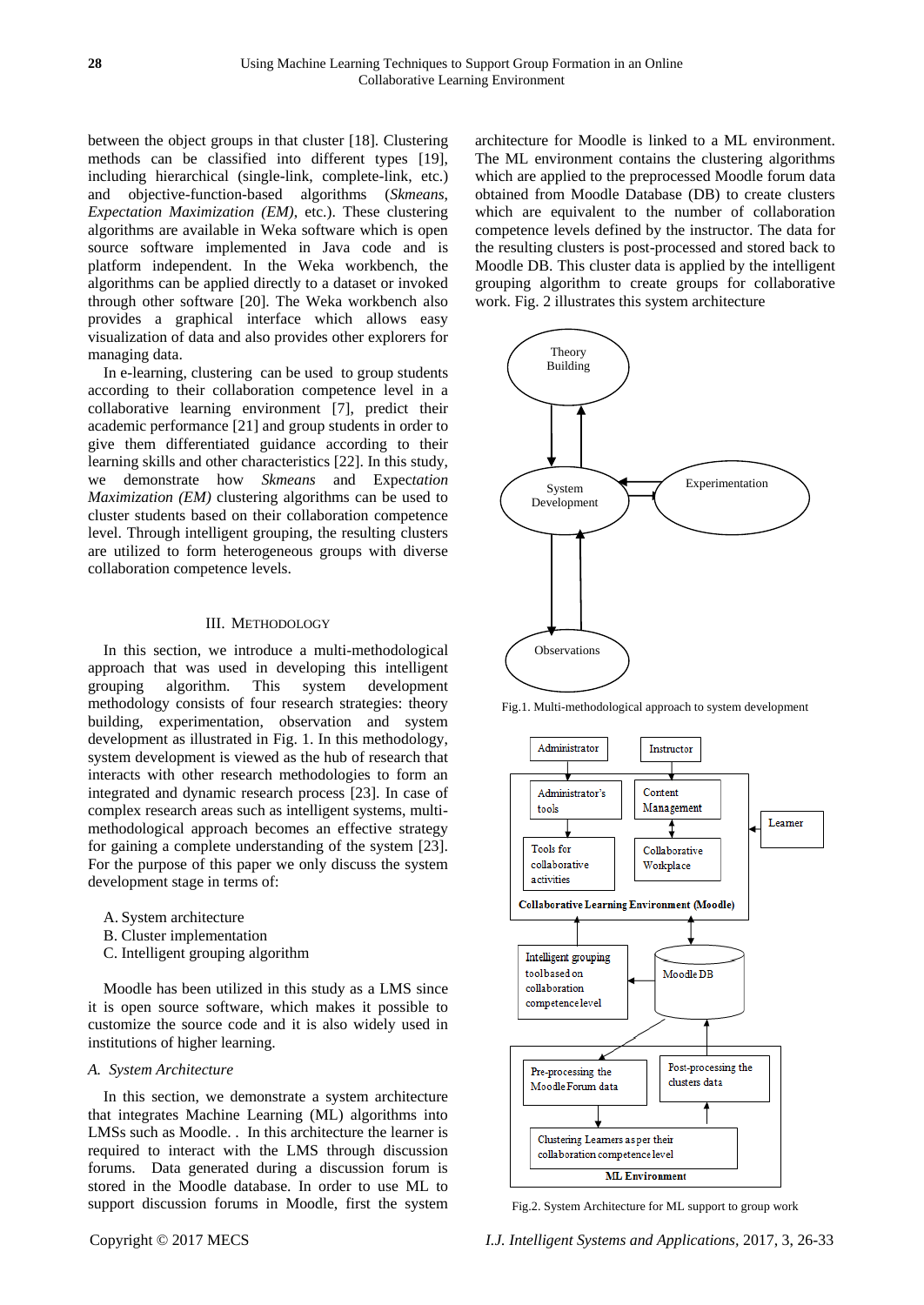# *B. Cluster Implementation*

The Weka workbench has several clustering algorithms available. However, in this study *Skmeans* and *EM* clustering algorithms have been applied. *Skmeans* has advantage of being computationally faster when dealing with large number of variables than hierarchical clustering provided the value of k is small [24]. On the other hand, *EM* has the advantage of being able to estimate data distribution when data is partially missing or hidden [25]. In this study, the objective was to group students into 3 clusters based on discussion forum data in Moodle. These three clusters represented the three categories of collaboration competence levels namely Higher, Medium and Low. Therefore, this section discusses how the forum data is pre-processed and fed into Weka.PHP program.

The forum data in Moodle is stored in MySQL Moodle database. Although forum data have many attributes, we have utilized three attributes which possess data that corresponds to the three indicators of collaboration. The first attribute is a new post, which is an original idea; the second is a reply to a post, which corresponds to a response to an existing idea and the third is average rating of the posts, which is done by an instructor and it indicates the level of relevance of the post on the issues under discussion.

Preprocessing the data requires the data to be cleaned and transformed into an appropriate form which can be processed by Weka clustering algorithms. Moodle forum data and forum rating is stored in the following tables: mdl\_forum, which stores information about all forums; mdl\_forum\_posts, which stores all posts to the forums; mdl\_forum\_discussions, which stores all forums" discussions and mdl rating, which stores the average rating of the posts. Since the data is stored in a Relation Database Management System (RDBMS), less cleaning and pre-processing is required and for our case, we only

create a summarization table with the required fields from the above tables and export the result to a text file. The summary table is stored as text file with .cvs extension and it has the following columns: (i) User id, (ii) Number of posts, (iii) Number of replies and (iv) Forum ratings. This summary table is fed as an input to the Weka.PHP program which has the clustering algorithms. The Weka.jar library is invoked within the Weka.PHP page in Moodle. The Weka program takes the following input parameters: Input file, Type of Clustering (Skmeans or EM) and number of clusters. For this study, three clusters were formed to represent three different collaborative competence levels namely High, Medium and Low.

In order to establish whether cluster execution in Moodle was working, students in three different classes were given a discussion forum to discuss for a period of two weeks. After two weeks, the forum statistics which included *number\_of\_posts, number\_of\_replies* and *forum\_ratings* were transformed into an attribute-relation file format *('testdata.arff'*). The dataset file was run in Weka software using these two clustering algorithms (Skmeans or EM). In Weka software, clustering using SKmeans and EM requires first a number of tests to be run, and then establish the values of two important parameters (seed value and maximum alteration). In this study, cross validation was done with the dataset file for both SKmeans and EM in order to establish the best values for these parameters which could give results with high accuracy level. For Skmeans, the best seed value was 10 and the maximum alteration value was 500, while for EM best seed value was 500 and the maximum alteration value was 100. Using these parameters, the data set ("testdata1.arff") file which contained three data sets for the forum summary data for the three classes was run in Weka. Table 2 shows the summary results; where N is the number of students, C is the cluster type and Sk is the Skmeans algorithm.

| N | 36       |          | 109        |          | 151      |          |
|---|----------|----------|------------|----------|----------|----------|
| C | Sk       | EM       | Sk         | EМ       | Sk       | EM       |
|   | 9(25%)   | 10(28%)  | $12(11\%)$ | 61 (56%) | 35 (23%) | 44 (29%) |
|   | 6(17%)   | 18 (50%) | 39 (36%)   | 14 (13%) | 35 (23%) | 77 (51%) |
|   | 21 (58%) | 8(22%)   | 58 (53%)   | 34 (31%) | 81 (54%) | 30(20%)  |

Table 2. Summary Results in Weka for Skmeans and EM in 3 Different Datasets

In the Table 2, Cluster 0 is High, Cluster 1 is Medium and Cluster 2 is Low. From Table 2, we observe that both SKmeans and EM almost gave similar distribution patterns on the number of students in different clusters regardless of the total number of students involved. We find that in every set of data, there is a cluster with a high number of students and one with a lower number of students regardless of the type of clustering algorithm applied. However, this distribution pattern does not correspond with cluster values for both algorithms. Through expert analysis, we found that a cluster with low values had students who had a high number of posts, replies and average ratings. Therefore, ranking was required to be done before using the cluster results to determine the best students who can be assigned as group

mentors in their groups. To confirm that the cluster module was working perfectly, the three data sets which were executed in Weka software were used to do clustering in Moodle and the two results were compared. The same parameters were also applied in both cases. After a number of tests, it was found that the results from Moodle concurred with those obtained in Weka software both in terms of number students in each cluster and also in terms of cluster assignment for each student. Fig. 3 below shows results for EM clustering algorithm in Weka software for three clusters. This result concurs with the once shown in Fig. 4 in Moodle where cluster (0) had 10 students, cluster (1) had 18 students and cluster (2) had 8 students.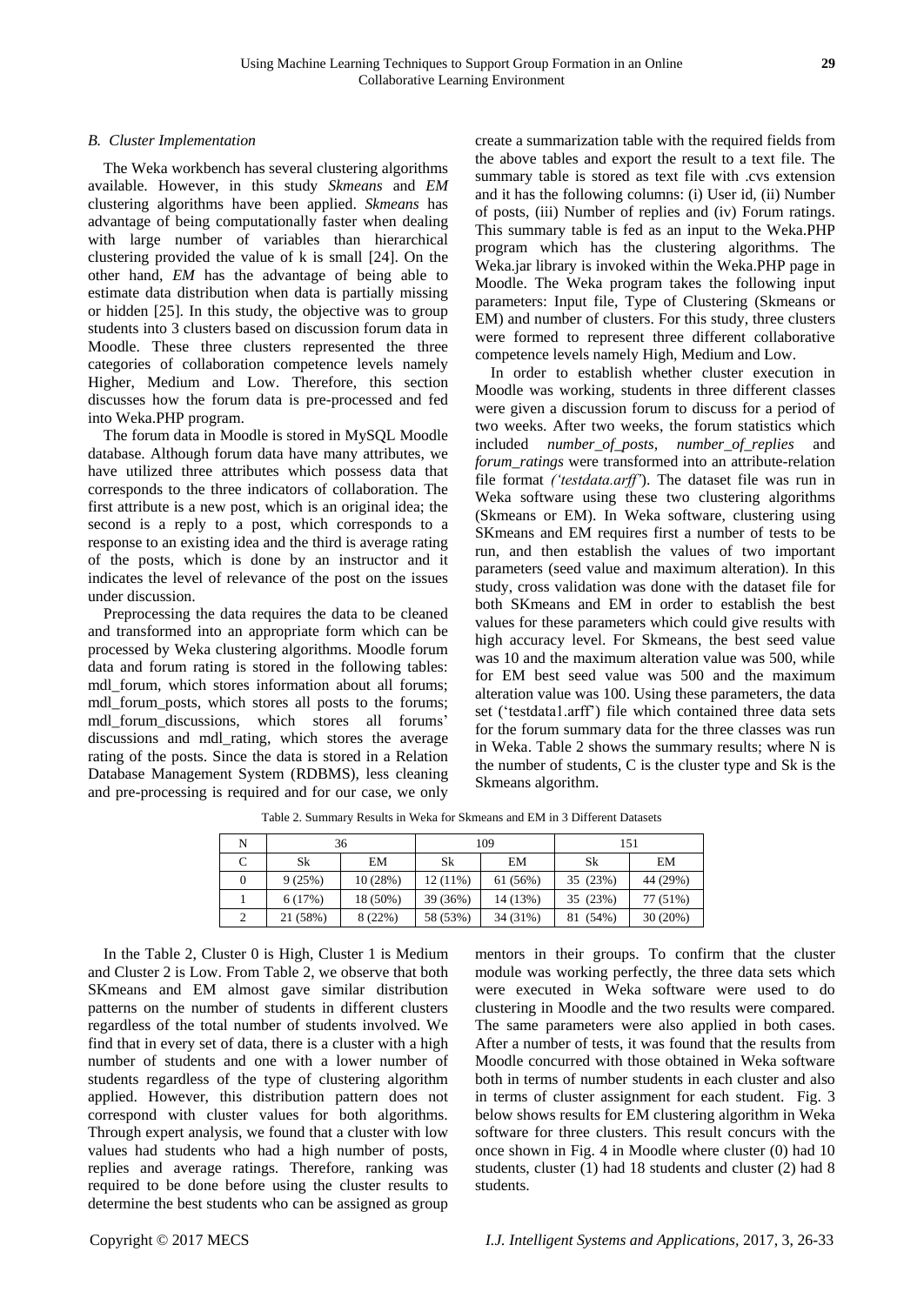| $==$ Run information $==$                |                         |                                       |                     |  |  |  |  |  |
|------------------------------------------|-------------------------|---------------------------------------|---------------------|--|--|--|--|--|
| Scheme:                                  |                         | weka.clusterers.EM -I 100 -           |                     |  |  |  |  |  |
|                                          |                         | Relation: Book1 clustered-weka.filter |                     |  |  |  |  |  |
| Instances:                               | 36                      |                                       |                     |  |  |  |  |  |
| Attributes:                              | $\overline{\mathbf{3}}$ |                                       |                     |  |  |  |  |  |
|                                          | post                    |                                       |                     |  |  |  |  |  |
|                                          | av rating               |                                       |                     |  |  |  |  |  |
|                                          | replies                 |                                       |                     |  |  |  |  |  |
|                                          |                         | Test mode: evaluate on training data  |                     |  |  |  |  |  |
| --- Model and evaluation on training set |                         |                                       |                     |  |  |  |  |  |
| <b>EM</b>                                |                         |                                       |                     |  |  |  |  |  |
| --                                       |                         |                                       |                     |  |  |  |  |  |
| Number of clusters: 3                    |                         |                                       |                     |  |  |  |  |  |
|                                          | Cluster                 |                                       |                     |  |  |  |  |  |
| Attribute                                | ø                       | $\mathbf{1}$                          | $\overline{2}$      |  |  |  |  |  |
|                                          | (10)                    | (18)                                  | (22)                |  |  |  |  |  |
| ======                                   |                         |                                       |                     |  |  |  |  |  |
| post                                     |                         |                                       |                     |  |  |  |  |  |
| mean                                     | 14.5007 7.053 7.3142    |                                       |                     |  |  |  |  |  |
| std. dev.                                | 3.923 2.9868 2.5167     |                                       |                     |  |  |  |  |  |
| av rating                                |                         |                                       |                     |  |  |  |  |  |
| mean                                     | 16.0397 4.3844 11.1594  |                                       |                     |  |  |  |  |  |
| std. dev.                                | 8.4961 3.2656 6.2708    |                                       |                     |  |  |  |  |  |
| replies                                  |                         |                                       |                     |  |  |  |  |  |
| mean                                     |                         |                                       | 1.6802 0.2143 3.323 |  |  |  |  |  |
| std. dev. 1.2499 0.4104 0.7291           |                         |                                       |                     |  |  |  |  |  |
| Clustered Instances                      |                         |                                       |                     |  |  |  |  |  |
| $\theta$<br>10 (28%)                     |                         |                                       |                     |  |  |  |  |  |
| 18 ( 50%)<br>$\mathbf{1}$                |                         |                                       |                     |  |  |  |  |  |
| 8(22%)<br>$\overline{2}$                 |                         |                                       |                     |  |  |  |  |  |
| Log likelihood: -7.43506                 |                         |                                       |                     |  |  |  |  |  |

Fig.3. Screen shot showing testing results for EM clustering Algorithm sin Weka Software

| <b>Create Clusters</b><br>Navigation        |                      |     |     |     |                                     |     |     |     |     |     |
|---------------------------------------------|----------------------|-----|-----|-----|-------------------------------------|-----|-----|-----|-----|-----|
| ъ<br>Home                                   |                      |     |     |     | <b>Cluster Type</b><br>EM           |     |     |     |     |     |
| <b>My</b> home<br>⋗                         |                      |     |     |     |                                     |     |     |     |     |     |
| ⋗<br>Site page                              |                      |     |     |     | Number of Clusters: 3               |     |     |     |     |     |
| У<br>My profile                             |                      |     |     |     | Total Number of Students: 36        |     |     |     |     |     |
| <b>Current Course</b><br>У<br>$>$ SCO113 C3 |                      |     |     |     | TotalNumber of clusters: 3          |     |     |     |     |     |
| Þ.                                          | Participants         |     |     |     | Number of students in cluster 0: 10 |     |     |     |     |     |
| Reports<br>y.                               |                      |     |     |     | Number of students in cluster 1:18  |     |     |     |     |     |
| ъ                                           | General              |     |     |     |                                     |     |     |     |     |     |
|                                             | > 27 February-5March |     |     |     | Number of students in cluster 2: 8  |     |     |     |     |     |
| 6 March -12 March<br>► .                    |                      |     |     |     |                                     |     |     |     |     |     |
| 13 March -19 March<br>ъ                     |                      |     |     |     |                                     |     |     |     |     |     |
| <b>Clusters</b>                             |                      |     |     |     |                                     |     |     |     |     |     |
| Cluster <sub>0</sub>                        | 318                  | 327 | 330 | 347 | 348                                 | 353 | 356 | 408 | 422 | 436 |
| <b>Cluster 1</b>                            | 286                  | 287 | 294 | 296 | 301                                 | 302 | 337 | 346 | 371 | 394 |
|                                             | 412                  | 414 | 430 | 434 | 442                                 | 443 | 453 | 455 |     |     |
| <b>Cluster 2</b>                            | 282                  | 291 | 292 | 313 | 321                                 | 324 | 328 | 421 |     |     |

Fig.4. Screen shot showing testing results for EM clustering Algorithm in Moodle

In order to execute the clustering module in Moodle, a custom *'Discussion'* block is created to view and manage the clustering algorithms from the Weka.PHP program. The custom block has the cluster option which can be accessed by the instructor in his/her course. The cluster option is supposed to load the Weka.PHP program which provides the user an interface for creating the clusters and a display form which loads the cluster instances with students' identities e.g. 282, 327 and 408 in Fig. 4. Fig. 4. shows clustering results in Moodle for the first data set which had 36 students using EM algorithm.

# *C. Intelligent Grouping Algorithm*

Data stored in these clusters was used to form heterogeneous groups using an intelligent grouping algorithm. To create heterogeneous groups, the data stored in the three collaborative competence levels (Cluster 0, Cluster 1 and Cluster 2) is converted to an array with *'userid'* values. A randomizing algorithm created using php *'randomarray'* function takes the array as input and produces an output array with randomized *'userid'* values. For example, if Cluster 0 corresponds to higher collaborative level and has *'userid'* values as per this order: 12, 34, 56, 23, 47 then after randomization the order changes to: 34, 47, 23, 56, 12. This randomization task is done for all clusters and then *'userids'* are ranked from Cluster 0 (most collaborative) to Cluster 2 (least collaborative). The result is stored in an array called *'rankedArray'*. It"s from the *'rankedArray'* that the algorithm picks students from different collaborative levels as per the rank and assigns them to one group as per the specified group size. This process is performed iteratively until all students are assigned to a group. Students who are most collaborative are assigned a mentor role in their group.

The following pseudocode was applied to implement the intelligent grouping algorithm based on clustered data.

*start\_session := load\_csv\_file < filename(mdl\_cluster\_temp) declare variable and initialize()<- inputs int(i,j,n,a,b,no\_of\_cluster,userst,no\_of\_groups,rank) declare variable and initialize()<- inputs array(random\_array, new\_array,test\_array,group\_array)*

*// store cluster asignment in double dimensional*

*array:(Array[i][j]) foreach(no\_of\_cluster); userst=<get\_recordset>; foreach(userst) Array[i][j]=userst; j++; i++; for(i=0;i<n;i++) random\_array=Array[i]; shuffle(random\_array);* 

*// randomize the array by using shuffle function* 

*test\_array[]=random\_array;* 

*// assign members to groups for(a=0;a<no\_of\_groups;a++)*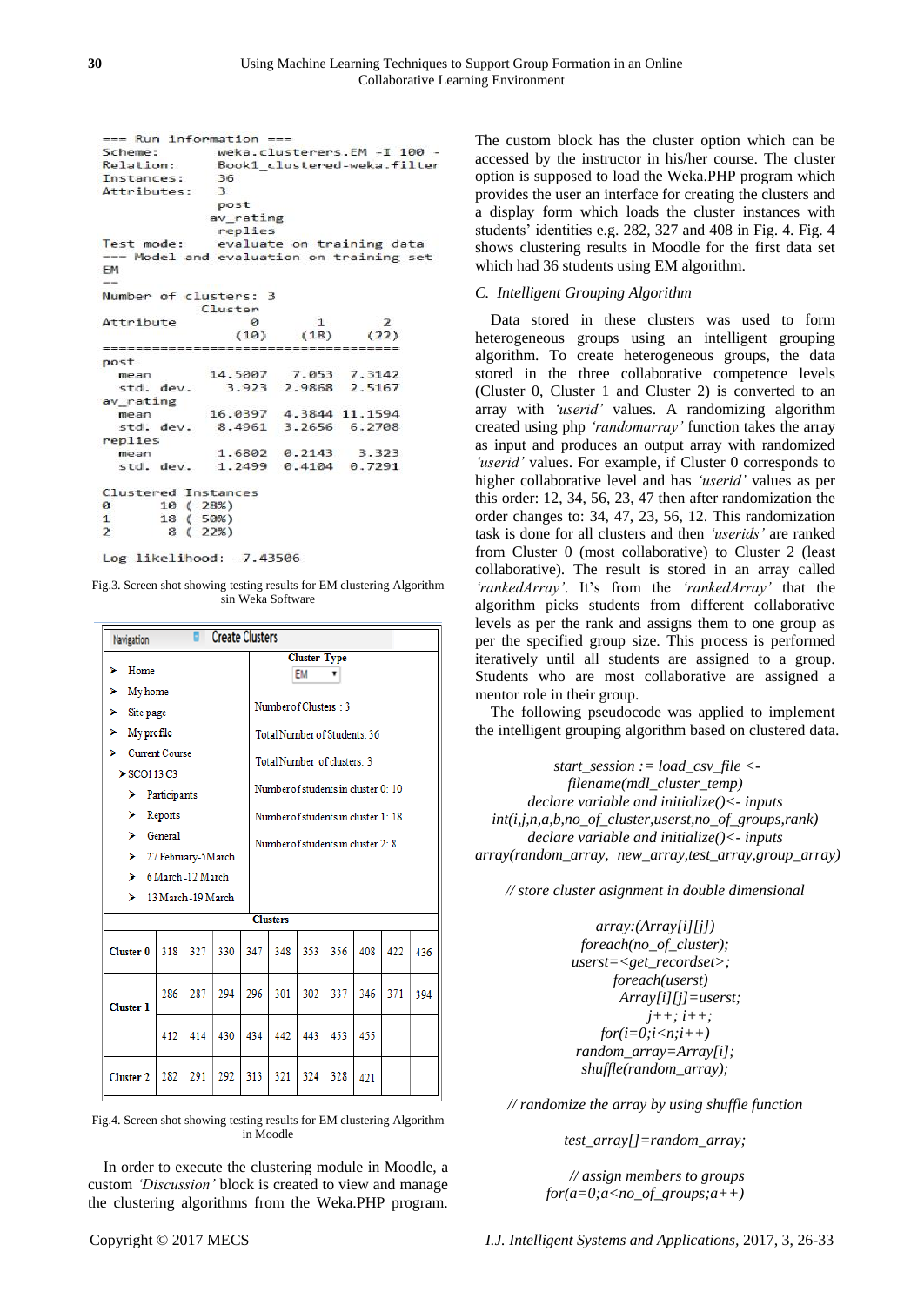*for(b=0;b<sizeof(test\_array[a]);b++) new\_array[]=test[a][b];*  $for(c=0; c  $for(rank=c;$$ *rank<sizeof(new\_array);rank+=no\_of\_groups) group\_array[c][rank]=new\_array[rank]; add\_group\_data\_into\_Moodle:= mdl\_groups\_members <- input(group\_array[c][rank]) exit\_session()*

# IV. TESTING RESULTS AND DISCUSSION

In order to test the intelligent grouping algorithm, a group task in the form of a discussion forum in Moodle was given to a class of 36 students. The students were randomly placed in groups of four and they were required to discuss the group task online for a period of two weeks. After the two weeks, the forum statistics for each student in the form of number of posts, number of replies and average ratings were generated and stored in text file. The text file was fed to the clustering algorithms as described in section 3.3 to generate three clusters based on learner's collaboration competence level. The clusters from the

| <b>Total Number of Students</b>   |                                   |     |     |     |     |  |  |  |
|-----------------------------------|-----------------------------------|-----|-----|-----|-----|--|--|--|
| TotalNumber of clusters           |                                   |     |     |     |     |  |  |  |
| Number of students in cluster (0) |                                   |     |     |     | 10  |  |  |  |
|                                   | Number of students in cluster (1) |     |     |     |     |  |  |  |
| Number of students in cluster (2) |                                   |     |     |     |     |  |  |  |
| <b>Clusters</b>                   |                                   |     |     |     |     |  |  |  |
| Cluster <sub>0</sub>              | 318                               | 327 | 330 | 347 | 348 |  |  |  |
|                                   | 353                               | 356 | 408 | 422 | 436 |  |  |  |
| Cluster 1                         | 286                               | 287 | 294 | 296 | 301 |  |  |  |
|                                   | 302                               | 337 | 346 | 371 | 394 |  |  |  |
|                                   | 412                               | 414 | 430 | 434 |     |  |  |  |
|                                   | 443                               | 453 | 455 |     |     |  |  |  |
| Cluster <sub>2</sub>              | 282                               | 291 | 292 | 313 | 321 |  |  |  |
|                                   | 324                               | 328 | 421 |     |     |  |  |  |
| <b>Groups</b>                     |                                   |     |     |     |     |  |  |  |
| Grouping(1)                       | 347 (Mentor)                      |     | 318 | 371 | 337 |  |  |  |
| Grouping $(2)$                    | 330 (Mentor)                      |     | 286 | 414 | 328 |  |  |  |
| Grouping (3)                      | 422 (Mentor)                      |     | 296 | 301 | 282 |  |  |  |
| Grouping (4)                      | 353 (Mentor)                      |     | 443 | 346 | 313 |  |  |  |
| Grouping $(5)$                    | 348 (Mentor)                      |     | 430 | 287 | 321 |  |  |  |
| Grouping (6)                      | 327 (Mentor)                      |     | 412 | 453 | 324 |  |  |  |
| Grouping (7)                      | 436 (Mentor)                      |     | 434 | 302 | 292 |  |  |  |
| Grouping $(8)$                    | 356 (Mentor)                      |     | 455 | 294 | 291 |  |  |  |
| Grouping (9)                      | 408 (Mentor)                      |     | 394 | 442 | 421 |  |  |  |

Fig.5. Sample results from intelligent grouping algorithm in Moodle

*SKMeans* and *EM* clustering algorithms were found to be very similar. The resulting three clusters were applied in the intelligent grouping algorithm to generate nine heterogeneous groups with diverse collaboration competence levels where the number of students per group was defined as four. These groups were then automatically availed in the grouping module in Moodle and the instructor could assign them to a discussion forum or any other group activity as desired. Fig. 5 shows a screen short for the testing results in Moodle. To conceal student identity, automatically generated numbers were used to represent student"s identity.

From Fig. 5, it can be observed that the algorithm distributed the students in such a way that each group is assigned four students who are members of different clusters hence, creating heterogeneous groups based on learners" collaboration competence level. In addition, Students who are in Cluster 0 (highly collaborative cluster) are assigned a mentor role in their group membership as this cluster constitutes highly collaborative members. The term *'mentor'* indicated that they would play the mentor role during discussions. Therefore, the testing confirmed that the intelligent grouping algorithm was capable of forming heterogeneous groups based on ranked clustered data.

# V. CONCLUSION AND FUTURE WORK

This paper has discussed a novel approach for grouping students based on collaboration competence level, with groups being created through clustering techniques. The implementation of the intelligent grouping algorithm in LMS such as Moodle suggests that the existing group formation techniques can be improved through Machine Learning techniques. The utilization of Machine Learning techniques to support group formation is timely since most of the institutions of higher learning in Kenya are faced with the challenge of providing adequate instructor support in blended e-learning[26]. This intelligent grouping algorithm in Moodle requires little intervention by the instructors when providing instructional support on the utilization of forums. This becomes a major advantage to those instructors who have little time to provide instructional support in online collaborative learning. This grouping mechanism can also be extended to other LMS such as Blackboard.

While this study only focused on two clustering algorithms and three attributes, there is a need to evaluate the performance of other clustering algorithms and the use of additional attributes about each learner in a discussion forum, and perhaps even give an indication on the optimal number of attributes for such studies. Additionally, further research needs to be carried out to evaluate the effectiveness of this grouping algorithm through an experimental design in a real e-learning environment.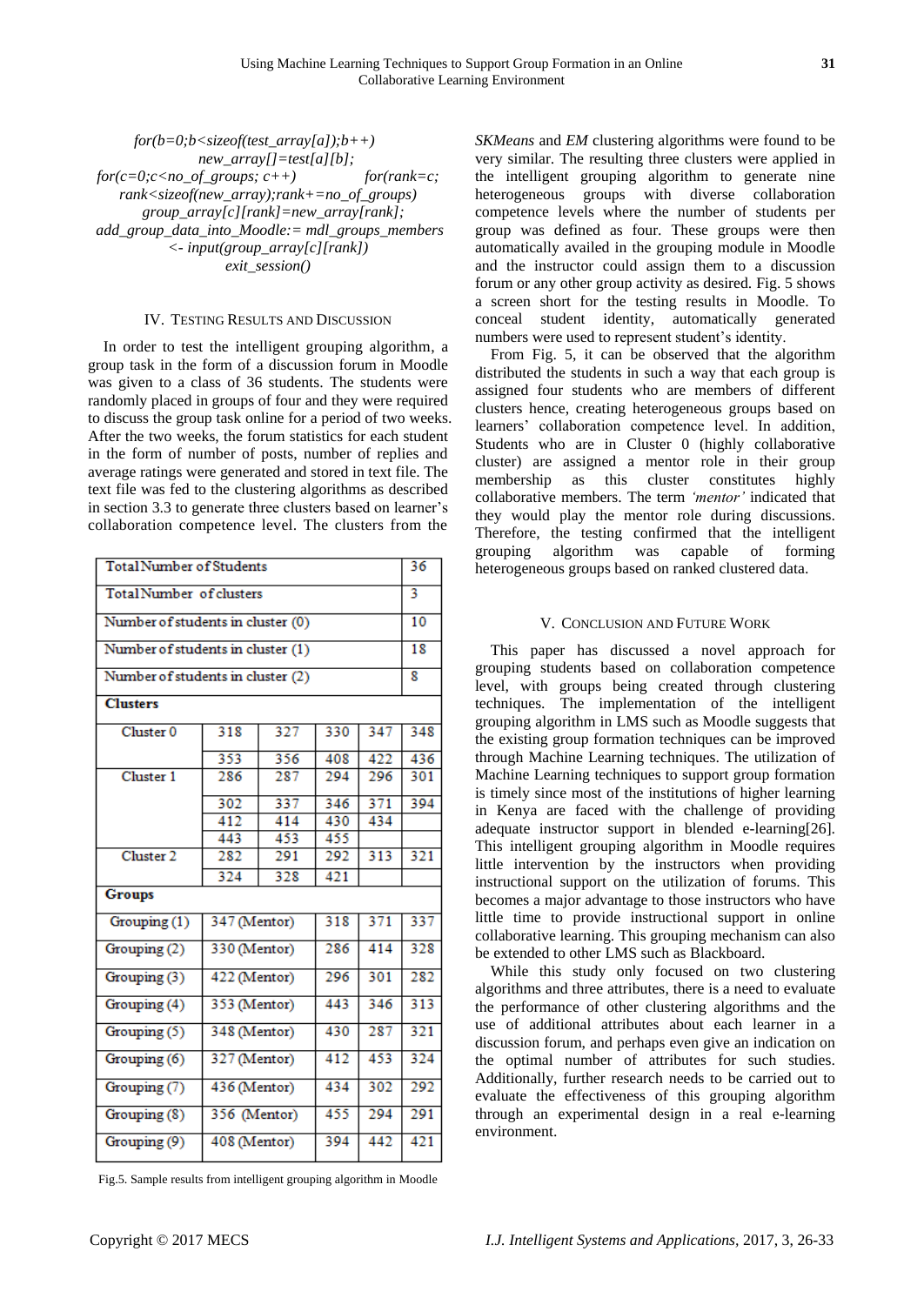#### ACKNOWLEDGMENT

The authors would like to acknowledge the National Commission for Science, Technology and Innovation, Kenya for funding the research.

#### **REFERENCES**

- [1] A. R. Anaya and J. G. Boticario, "Clustering Learners according to their Collaboration.," *Proc. 13th Int. Conf. Comput. Support. Coop. Work Des.*, 2009.
- [2] A. R. Anaya and J. G. Boticario, "Ranking Learner Collaboration according to their Interactions.," *1st Annu. Eng. Educ. Conf.*, 2010.
- [3] A. R. Anaya and J. G. Boticario, "Content-free Collaborative Learning Modeling Using Data Mining. Special issue of User Modeling and User-Adapted Interaction on Data Mining in Education.," 2011.
- [4] B. M. McLaren, O. Scheuer, and J. Miksatko, "Supporting collaborative learning and e-Discussions using artificial intelligence techniques," *Int. J. Artif. Intell. Educ.*, 2010.
- [5] R. Messeguer, E. Medina, D. Royo, L. Navarro, and J. P. Juarez, "Group Prediction in Collaborative Learning," in *In Intelligent Environments (IE), Sixth International Conference*, 2010, pp. 350–355.
- [6] Y. Awuor and R. Oboko, "Automatic assessment of online discussions using text mining," *Int. J. Mach. Learn. Appl.*, vol. 1, no. 1, p. 7–pages, 2012.
- [7] B. N. L. Valetts and R. Gesa, "Modelling Collaborative Competence Level Using Machine Learning Techniques," *In e-Learning*, pp. 56–60, 2008.
- [8] M. Wessner and H. R. Pfister, "Group formation in computer-supported collaborative learning," in *In Proceedings of the 2001 international ACM SIGGROUP conference on supporting group work, ACM*, 2001, pp. 24–31.
- [9] J. Scott, *Social Network Analysis : a handbook*, 2nd ed. London: Sage, 2001.
- [10] D. R. Bacon, K. A. Stewart, and E. S. Anderson, "Methods of assigning players to teams: A review and novel approach," *Simul. Gaming*, vol. 32, no. 1, pp. 6–17, 2001.
- [11] K. J. Chapman, M. Meuter, D. Toy, and L. Wright, "Can't we pick our own groups? The influence of group selection method on group dynamics and outcomes," *J. Manag. Educ.*, vol. 30, no. 4, pp. 557–569, 2006.
- [12] S. Liu, M. Joy, and N. Griffiths, "iGLS: intelligent grouping for online collaborative learning," in *In Advanced Learning Technologies, 2009. ICALT 2009, Ninth IEEE International Conference*, 2009, pp. 364–368.
- [13] M. Muehlenbrock, "Learning group formation based on learner profile and context," *Int. J. E-learning*, vol. 5, no. 1, pp. 19–24, 2006.
- [14] J. Laffey, T. Tupper, D. Musser, and J. Wedman, "A computer-mediated support system for project-based learning," *Educ. Technol. Res. Dev.*, 1998.
- [15] D. W. Johnson, R. T. Johnson, and K. A. Smith, "Cooperative learning returns to college," *Change*, vol. 30, no. 4, pp. 26–35, 1998.
- [16] A. Kaye, "Learning together apart. In A. R. Kaye," *Collab. Learn. Through Comput. Conf.*, 1992.
- [17] E. Muuro, P. W. Wagacha, and R. Oboko, "Models for Improving and Optimizing Online and Blended Learning in Higher Education," Jared Keengwe and J. J. Agamba, Eds. IGI Global. Pennsylvania, USA, 2014, pp. 204–219.
- [18] C. Romero, S. Ventura, and E. Garcia, "Data mining in course management systems: Moodle case study and tutorial," *Comput. Educ.*, vol. 51, no. 1, pp. 368–384, 2008.
- [19] A. K. Jain, M. N. Murty, and P. J. Flynn, "Data Clustering: A Review," *ACM Comput. Surv.*, vol. 31, no. 3, pp. 264– 323, 1999.
- [20] N. Sharma, A. Bajpai, and M. R. Litoriya, "Comparison the various clustering algorithms of Weka tools," *Int. J. Emerg. Technol. Adv. Eng.*, vol. 2, no. 5, May 2012.
- [21] R. Asif, A. Merceron, and M. K. Pathan, "Predicting student academic performance at degree level: a case study," *Int. J. Intell. Syst. Appl.*, vol. 7, no. 1, p. 49, 2014.
- [22] W. Hamalainen, J. Suhonen, E. Sutinen, and H. Toivonen, "Data mining in personalizing distance education courses," in *In World Conference on Open Learning and Distance Education*, 2004, pp. 1–11.
- [23] J. F. Nunamaker, J. R. M. Chen, and T. D. M. Purdin, "Systems Development in Information Systems Research," *J. Manag. Inf. Syst.*, vol. 7, no. 3, pp. 89–106, 1991.
- [24] R. T. Aldahdooh and W. Ashour, "DIMKmeans" Distance-based Initialization Method for K-means Clustering Algorithm,"" *Int. J. Intell. Syst. Appl.*, vol. 5, no. 2, p. 41, 2013.
- [25] S. P. Algur and P. Bhat, "Web Video Object Mining: A Novel Approach for Knowledge Discovery," *Int. J. Intell. Syst. Appl.*, vol. 8, no. 4, 2016.
- [26] E. Muuro, P. Wagacha, R.Oboko, and J. M. Kihoro, "Students" Perceived Challenges in an Online Collaborative Learning Environment: A Case of Higher Learning Institutions in Nairobi, Kenya," *Int. Rev. Res. Open Distance Learn.*, vol. 15, 2014.

#### **Authors' Profiles**



**Dr. Elizaphan M. Maina** is a Lecturer in the Department of Computing and Information Technology at Kenyatta University, Kenya. He received B.ED Science degree from Kenyatta University, Kenya in 2000, Postgraduate Diploma in Computer Science from University of

Nairobi, Kenya in 2002, Msc. in Information Systems from University of Nairobi, Kenya in 2005 and PhD in Computer Science from University of Nairobi, Kenya in 2015. He has taught computer Science for ten years in Universities and Tertiary colleges. Currently He has published journals in the field of artificial intelligence and e-learning. He lecturers in the field of artificial intelligence, programming, database systems and use of ICT in Education. His primary research focus is on integration of artificial intelligence techniques in e-learning in order to create new e-learning pedagogies which can support personalized e-learning and also provide computer supported collaborative learning. His current research examines improving of online collaborative learning using machine learning techniques.



**Dr. Robert Oboko** is a member of the faculty at the University of Nairobi's School of Computing and Informatics. He received his Msc. Computer science from Free University of Brussels and PhD in Computer Science from University of

Nairobi, Kenya in 2012. His research interests are mainly in issues around use of ICT for Development. These include issues around application of ICT in Education, Monitoring and Evaluation, health, enhancement of Social Capital, and ICT4D policy research, among others. He is also keen on the use of